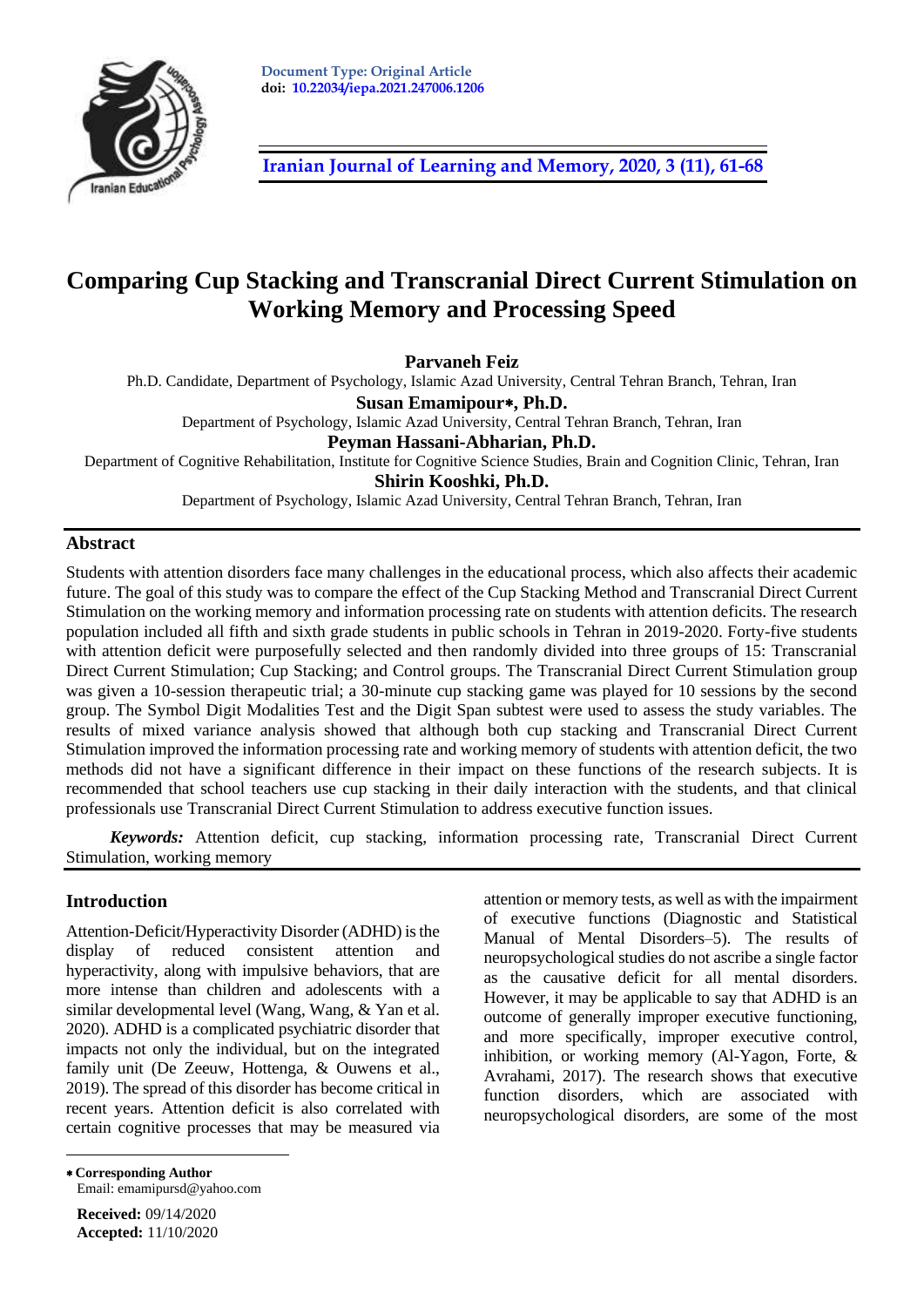common reasons behind ADHD in children (Schworer, Reinelt, &Petermann et al., 2020; Sibley, Graziano, Ortiz, et al., 2019; Wang et al., 2019). Executive functions include a series of cognitive processes that are associated with frontal lobe structure and function, including storing functions, intervention control, inhibition, planning, organized processing speed, working memory, and flexible attention control (Schworer et al., 2020)

Working memory comprises a system that enables storing mediating cognitive functions, along with their potential changes and dynamics (Sellers, Mellin, & Lustenberger, et al, 2015). Active memory is the ability to store information for a couple of seconds while performing cognitive functions associated with events (Arjmandnia & Shokouhi Yekta, 2012). Bush et al. (2008) showed that the ventrolateral prefrontal cortex controls spatial information in working memory, while the dorsolateral prefrontal cortex stores objective information. Another executive function element is the information processing rate, which points to the ability to develop a quick and effective roadmap to achieve a goal or to complete a task (Shiran & Breznitz, 2011). Information processing rate includes quick decisionmaking in terms of prioritization (Amir Asadi, 2013).

Executive functions develop throughout the child's growth and adolescence, helping the child to complete more complicated and difficult tasks (Colomer, Berenguer, & Roselló et al. 2017). Executive function impairment may result in considerable consequences in the social, educational, and emotional performance of children with ADHD. Therefore, the cup stacking game technique (Tretriluxana, Taptong, & Chaiyawat, 2015) and tDCS (Bandeira, Guimarães, & Jagersbacher et al., 2016) offer two effective therapeutic methods that can be used to address this impairment. Cup stacking game includes manually stacking and then collecting cups. This game provides a useful opportunity to enhance concentration, hand-eye coordination, movement speed, and simultaneous use of hemispheres and body parts through using both hands at the same time (Meyer, van der Wel & Hunnius, 2016). Research shows that cup stacking improves executive functions and certain other foundational capacities, including consistent visual movements (Meyer et al., 2016; Udermann, Mayer, Murray, & Sagendorf, 2004), information processing rate (Tretriluxana et al., 2015; Udermann et al., 2004), response control, self-control, and decision-making (Lessa & Chiviacowsky, 2015), observational learning (Granados & Wulf, 2007), and the ability to make predictions (Hart, Smith, & DeChant, 2005).

Additionally, research has shown that noninvasive techniques that directly focus and control dorsolateral prefrontal cortex functions, including tDCS, have the

potential to improve working memory (Brandette et al., 2015). Direct electric stimulation of the brain is a noninvasive form of brain stimulation (Zaehle, Sandmann, &Thorne et al, 2011) that can cause temporary changes in cortex area excitability (Schlag et al., 2011). Direct electric stimulation of the brain causes alterations in brain cells through changing neuron excitability, as well as by moving neuron lesions towards depolarization or hyper-polarization (Bikson, 2016). This stimulation also causes enhanced or decreased brain function through using direct charge to in order to alter cortex excitability (Woods, 2016). Research shows that tDCS improves the comprehension of time, as well as reaction speed (Ptacek, Weissenberger, & Braaten et al., 2019), executive functions (Salehi Nejad, Wischnewski, & Nejati et al., 2019), behavioral inhibition (while reducing impulsivity) (Allenby, Falcone, & Bernardo et al., 2018), different types of attention and concentration (Jacoby & Lavidor, 2018), emotional understanding (Liu, Chen, & Sun et al., 2017), ADHD symptoms (Cachoeira, Leffa, & Mittelstadt et al., 2017; Soff, Sotnikova, & Christiansen et al., 2017), and working memory (Rubia, 2018) in individuals with ADHD.

Comparing the findings of differences between cup stacking and tDCS impact on working memory processing speed requires research studies like the present one. Therefore, the present study was conducted to see between tDCS and cup stacking, which method has a more effective impact on the working memory and processing speed of students with ADHD.

# **Method**

The current study used a quasi-experimental design with pre-test, post-test, and follow-up, with one control group and two experimental groups.

# **Participants**

The research population included all fifth and sixth grade students in public schools in Tehran in 2019-2020. 45 participants were selected based on the CSI-4 test cutoff point, with diagnosis based on the DSM-5 criteria for ADHD. The sample was purposefully selected, and then randomly divided into three groups of 15: tDCS, cups stacking, and control groups. Inclusion criteria were children older than 10 diagnosed with attention deficit; exclusion criteria were ADHD with complex symptoms, concussion, and the presence of other psychiatric issues. The subjects were screened via DSM-5 and the CSI-4 form that provide criteria to assess attention deficit/ADHD. Subjects were selected from those showing 6 or more indicators of A criteria (inattention)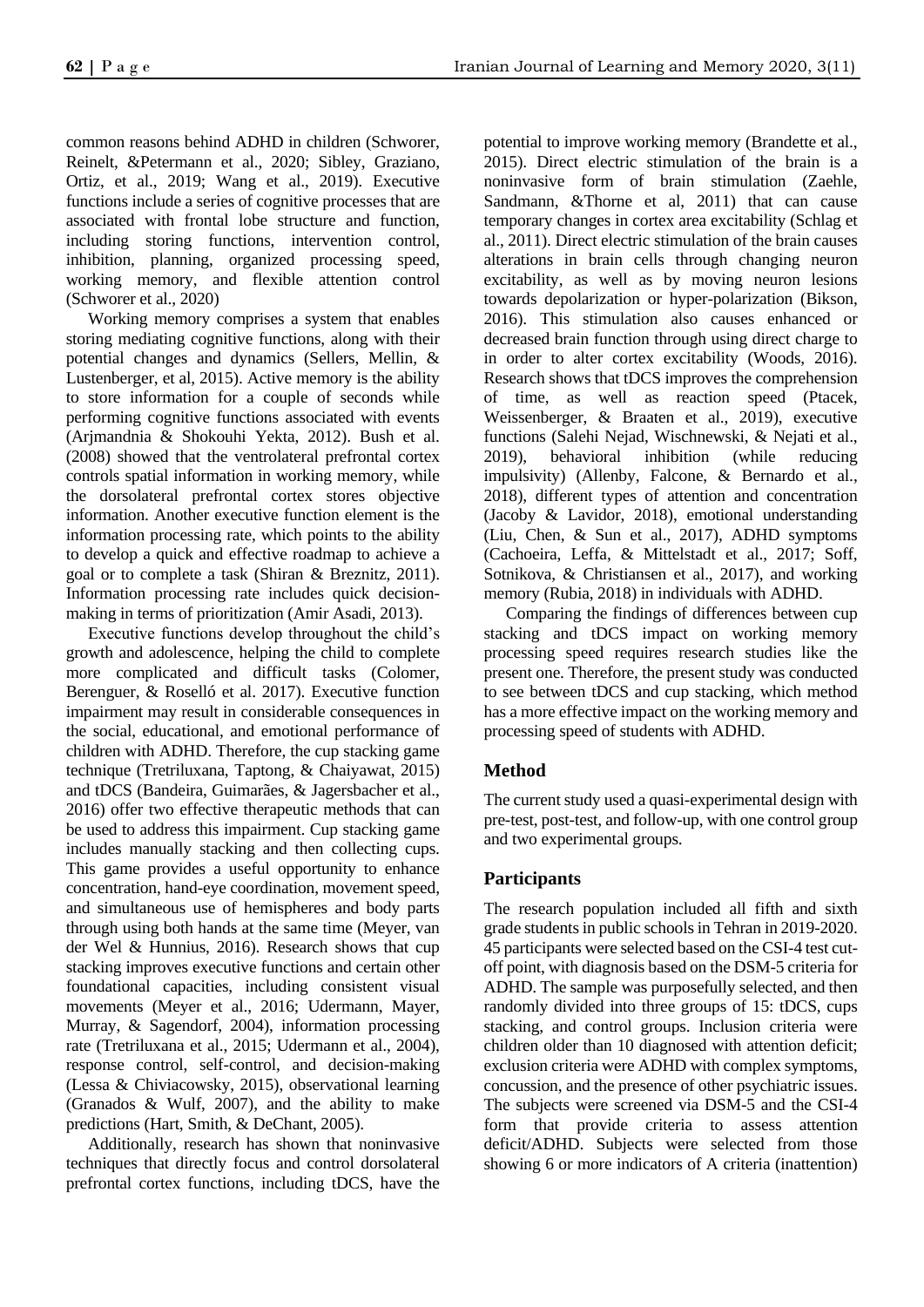in DSM-5, and those scoring 6 or more in the CSI-4 questionnaire.

## **Instruments**

# **Symbol Digit Modalities Test (SDMT)**

SDMT was used to examine the subjects' processing speed. This test involves the numbers 1-9, each having a specific sign. The individual is instructed to associate each number with its specified sign. The test length is 90 seconds, with the maximum score of 93. Each task calculates the speed of substituting the signs, and needs follow-up and tracking. The validity coefficient of the test has been reported as 0.84 (Falman, Lundgren, & Wressle et al., 2019).

# **Wechsler's Direct and Reverse Digits' Span Subtest**

One of most common methods to assess working memory is a digit's span tool using Wechsler Intelligence Test. In Wechsler's Direct and Reverse Digits' Span Subtest, the researcher reads aloud and softly three- to nine-digit numbers, then the subject should recall the list of the numbers in order. As one of the most common intelligence criteria, this test required subjects to recall the direct digits as stated, and the reverse digits in the reverse mode (Hesapcioglu & Ceilk, 2016). The brain's capacity for direct digit memory is assessed by the first set, and its capacity for reverse digit memory is assessed by the second set. This subtest assesses short-term hearing memory, concentration, attention, and working memory capacity (Ruchinskas, 2019). The subject's attention and concentration, as well as their distraction and anxiety, impact their score in the test. The Cronbach's alpha reliability coefficient for the digits' span subtest is 0.85 in Iran (Fadayi, Bigdeli, & Miladi, 2015).

### **Child Symptom Inventory Form-4**

The CSI-4 form is used to diagnose a subject's attention deficit/ADHD. This form includes 18 questions, and shows the severity of children's attention deficit and ADHD, based on the judgments of parents and teachers. The test has a reliable diagnostic capacity, according to the third edition of the Diagnostic and Statistical Manual of Mental Disorders for children between 5 and 12. Spearman and Gado (1994) evaluated the reliability of this form as 0.83, and as 0.87 in the updated version. This form was normalized by Mohammad Esmaeil (2003), and is a reliable instrument to assess behavioral and emotional deficits in Iranian children. The cut-off point to diagnose attention deficit/ADHD is 6 and above (Mohammad Esmaiel, 2003).

# **Procedure**

The tDCS experimental group was treated through 10 sessions of 13-10-13 tDCS (13 minutes of performing protocol, 10 minutes break, 13 minutes of treatment). The cup stacking experimental group was treated through 10 sessions of the cup stacking game, lasting 30 minutes each. The control group received no interventions. After completing the sessions, the assessment tools were again administered for all three groups. Furthermore, there was a follow-up test one month after the experiment to examine the persistence of the two interventions.

# **Findings**

The average age of the tDCS group was 10.11, of the cup stacking was 10.02, and for the control group was 10.9. Table 1 shows the descriptive index of the study variables.

#### **Table 1.**

*Descriptive Index of Processing Speed and Working Memory in the Three Groups*

| <b>Variable</b>   | <b>Phases</b>      | <b>Pre-Test</b> |                  | <b>Post-Test</b> |                  | <b>Follow-up</b> |                  |
|-------------------|--------------------|-----------------|------------------|------------------|------------------|------------------|------------------|
|                   |                    | Average         | <b>Standard</b>  | <b>Average</b>   | <b>Standard</b>  | Average          | <b>Standard</b>  |
|                   |                    |                 | <b>Deviation</b> |                  | <b>Deviation</b> |                  | <b>Deviation</b> |
| <b>Processing</b> | tDCS group         | 26.40           | 8.02             | 32.07            | 8.95             | 34.87            | 7.54             |
| <b>Speed</b>      | Cup stacking group | 29.79           | 4.58             | 35.14            | 6.83             | 37.43            | 4.89             |
|                   | Control group      | 29.87           | 4.42             | 30.67            | 4.27             | 30.53            | 3.76             |
| <b>Working</b>    | tDCS group         | 14.20           | 3.53             | 17.33            | 3.87             | 18.40            | 3.58             |
| <b>Memory</b>     | Cup stacking group | 13.79           | 2.78             | 15.93            | 3.34             | 16.79            | 3.51             |
|                   | Control group      | 14.13           | 2.36             | 14.53            | 1.92             | 14.93            | 2.31             |

Table 1 shows that the average scores of processing speed and working memory increased at post-test and follow-up, compared to pre-test. The rate of increase in the cup stacking group was slightly higher than in the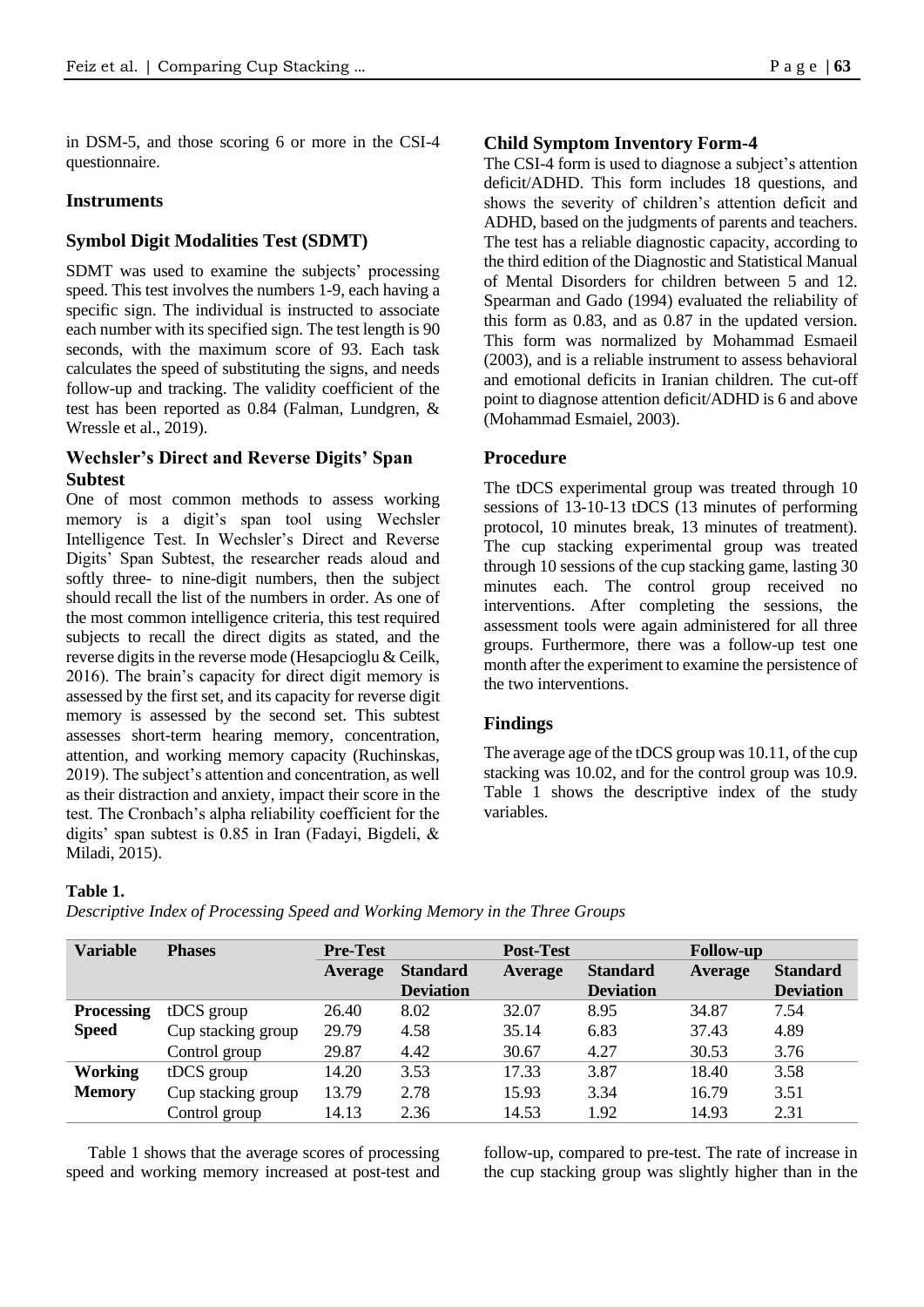tDCS group, while the processing speed in pre- and posttests, as well as in follow-up, did not show a significant difference.

Mixed variance analysis was also used to examine the significance of the scores. Shapiro Wilkes Test was used to examine the hypothesis of the normal distribution of the dependent variable scores. The results showed that the level of significance for "z" statistics in the Shapiro Wilkes Test was not significant for processing speed and working memory variables  $(p>0.05)$ , so the hypothesis of dependent variable normality was shown to be true. Further, the hypothesis of variance homogeneity was examined and found to be true. The Chariot test was used for processing speed  $(x^2(2)=2.191, p>0.05)$  and for working memory  $(x^2(2)=0.882, p>0.05)$ , and showed that in-group variance analysis was in line with Chariot values. Levin test showed that the assumption of variance homogeneity was valid, and parametric analysis can be performed on the data (processing speed F=2.58, P=0.86; working memory F=4.23, P=0.49).

### **Table 2.**

| <b>Groups</b>  | <b>Factors</b> | <b>Change Resources</b> | <b>Sum</b><br>of | Degree of      | Square's       | $\mathbf{F}$ | <b>Significance</b> | <b>Effect</b> |
|----------------|----------------|-------------------------|------------------|----------------|----------------|--------------|---------------------|---------------|
|                |                |                         | <b>Square</b>    | Freedom        | <b>Average</b> |              |                     | <b>Size</b>   |
| <b>TDCS</b>    | Within-        | Intervention phases     | 330.867          | 2              | 165.433        | 14.823       | .000                | .346          |
| <b>Control</b> | groups factor  | Steps * phases          | 232.822          | 2              | 116.411        | 10.431       | .000                | .271          |
|                |                | Error                   | 382.917          | 54             | 7.091          |              |                     |               |
|                | Between-       | Group                   | 12.844           | 1              | 12.844         | .123         | .728                | .004          |
|                | groups factor  | Error                   | 2920.089         | 28             | 104.289        |              |                     |               |
| <b>CUP</b>     | Within-        | Intervention phases     | 269.358          | 2              | 134.679        | 18.993       | .000                | .413          |
| <b>Control</b> | groups factor  | Steps * phases          | 181.726          | 2              | 90.863         | 12.814       | .000                | .322          |
|                |                | Error                   | 948.740          | 82             | 11.570         |              |                     |               |
|                | Between-       | Group                   | 307.698          | 1              | 307.698        | 5.418        | .028                | .167          |
|                | groups factor  | Error                   | 1533.383         | 27             | 56.792         |              |                     |               |
| <b>TDCS</b>    | Within-        | Intervention phases     | 982.186          | 2              | 491.093        | 29.811       | .000                | .525          |
| <b>CUP</b>     | groups factor  | Steps * phases          | 2.508            | $\overline{2}$ | 1.254          | .076         | .927                | .003          |
|                |                | Error                   | 889.584          | 54             | 16.474         |              |                     |               |
|                | Between-       | Group                   | 196.553          | 1              | 196.553        | 1.702        | .203                | .059          |
|                | groups factor  | <b>Error</b>            | 3118.183         | 27             | 115.488        |              |                     |               |

*Summary of Mixed Variance Analysis for Processing Speed*

The results of Table 2 show that in terms of the within-groups factor, there is a significant difference between the F score for the intervention stages between the tDCS experimental group and the control group, and also between the cup stacking experimental group and the control group. However, there was no significant difference between the two experimental groups (tDCS and CUP stacking). The effect size for cup stacking was  $(Eta<sup>2</sup> = 0.322)$  and for tDCS was  $(Eta<sup>2</sup> = 0.271)$ . According to Cohen, the square of Eta is equal to 0.01 indicates a small effect size, 0.06 indicates a medium

effect size, and 0.14 indicates a large effect size; thus, both cup stacking and tDCS were effective in improving processing speed. The effect on the cup stacking group was slightly greater than on the tDCS group, but this difference was not statistically significant.

In terms of between-groups factors, there was a significant difference between F scores for the cup stacking and control groups. The effect size for cup stacking was (Eta<sup>2</sup> = 0.167), but there was no significant difference between tDCS and control, nor between cup stacking and tDCS.

#### **Table 3.**

*Summary of Mixed Variance Analysis for Working Memory*

| <b>Groups</b>  | <b>Factors</b> | <b>Change Resources</b> | Sum of<br><b>Square</b> | Degree of<br>Freedom | Square's<br>Average | <b>F</b> | <b>Significance</b> | <b>Effect</b><br><b>Size</b> |
|----------------|----------------|-------------------------|-------------------------|----------------------|---------------------|----------|---------------------|------------------------------|
| <b>TDCS</b>    | Within         | Intervention phases     | 99.089                  | 2                    | 49.544              | 30.981   | .000                | .525                         |
| <b>Control</b> | groups         | Steps * phases          | 48.689                  | 2                    | 24.344              | 15.223   | .000                | .352                         |
|                | factor         | Error                   | 89.556                  | 56                   | 1.599               |          |                     |                              |
|                | <b>Between</b> | Group                   | 100.278                 |                      | 100.278             | 4.140    | .051                | .129                         |
|                | groups         | Error                   | 678.178                 | 28                   | 24.221              |          |                     |                              |
|                | factor         |                         |                         |                      |                     |          |                     |                              |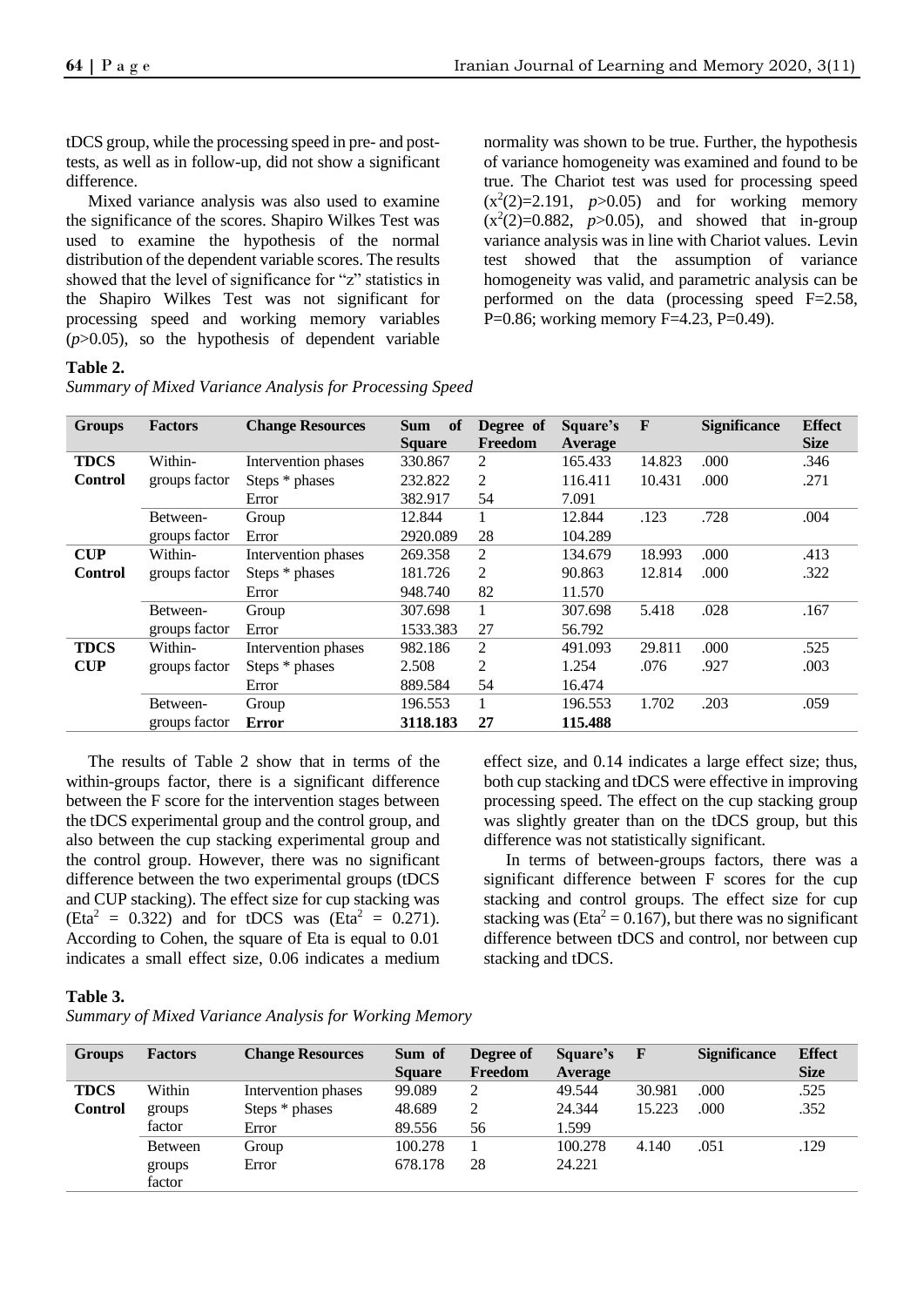| <b>Groups</b>  | <b>Factors</b>   | <b>Change Resources</b> | Sum of<br><b>Square</b> | Degree of<br>Freedom | Square's<br><b>Average</b> | $\mathbf{F}$ | <b>Significance</b> | <b>Effect</b><br><b>Size</b> |
|----------------|------------------|-------------------------|-------------------------|----------------------|----------------------------|--------------|---------------------|------------------------------|
| CUP            | Within           | Intervention phases     | 54.278                  | 2                    | 27.139                     | 14.902       | .000                | .356                         |
| <b>Control</b> | groups           | Steps * phases          | 19.519                  | 2                    | 9.760                      | 5.359        | .008                | .166                         |
|                | factor           | Error                   | 98.343                  | 54                   | 1.821                      |              |                     |                              |
|                | <b>Between</b>   | Group                   | 20.300                  |                      | 20.300                     | 1.071        | .310                | .038                         |
|                | groups           | Error                   | 511.700                 | 27                   | 18.952                     |              |                     |                              |
|                | factor           |                         |                         |                      |                            |              |                     |                              |
| <b>TDCS</b>    | Within           | Intervention phases     | 201.260                 | 2                    | 100.630                    | 68.932       | .000                | .719                         |
| <b>CUP</b>     | groups           | Steps * phases          | 5.950                   | 2                    | 2.975                      | 2.038        | .140                | .070                         |
|                | factor           | Error                   | 78.832                  | 54                   | 1.460                      |              |                     |                              |
|                | <b>Between</b>   | Group                   | 28.453                  |                      | 28.453                     | .863         | .361                | .031                         |
|                | groups<br>factor | <b>Error</b>            | 890.144                 | 27                   | 32.968                     |              |                     |                              |

The results of Table 3 show that in terms of withingroups factors, there was a significant difference between the F score for the intervention stages between the tDCS experimental group and the control group, as well as between the cup stacking experimental group and the control group. However, there was no significant difference between the two experimental groups (tDCS and cup stacking). The effect size for cup stacking was  $(Eta<sup>2</sup> = 0.166)$  and for tDCS was  $(Eta<sup>2</sup> = 0.352)$ . Therefore, both tDCS and cup stacking methods affect working memory. While the effect of the tDCS group was slightly more than cup stacking group, this difference was not statistically significant. Also, in terms of between-groups factors, there was a significant difference between the F score for tDCS and control groups; the effect size for tDCS was (Eta<sup>2</sup> = 0.129). However, there was no significant difference between cup stacking and control, nor between cup stacking and tDCS.

#### **Discussion and Conclusion**

In this study, the tDCS experimental group received direct anodal electrical stimulation in the dorsal lateral region of the right hemisphere prefrontal cortex, and the cathode or reference electrode was placed on the frontal region of the left eyeball. They received 35 units of electrical stimulation for 10 sessions (10 consecutive days). With the cup stacking group, 10 sessions of the cup stacking game were performed. In these sessions, a specific plan was followed, in the form of a hierarchy of participant skills, including perceptual-motor skills, speed of action, accuracy, attention and focus, and ability to cooperate.

The results of this study showed that tDCS and cup stacking methods both have a positive effect on the processing speed and working memory of students with ADHD. However, there was no significant difference found in terms of their effectiveness in improving working memory and processing speed. Therefore, the results of this study are in accordance with those of Tretriluxana et al. (2015) and Udermann et al. (2004), who showed that the cup stacking game improves processing speed. The findings are also in line with those of Meyer et al. (2016) and Udermann et al. (2004) in showing that cup stacking impacts on executive functions and working memory. Additionally, the results of this study are in accordance with those of Ptaceck et al. (2019) as well as Salehi Nejad et al. (2019) who demonstrated that tDCS improves processing speed. This study results are also consistent with the results of Jacoby and Lavidor (2018) and Rubia (2018), showing that tDCS improves working memory in individuals with ADHD.

As a motor-perception sport, the cup stacking game is an applicable task which simultaneously engages both hemispheres, increasing information processing speed and motor-perceptual coordination, and improving reaction time (Udermann et al., 2004). Since working memory is a foundational task of cognitive processing, an improvement in information processing may also be manifested in its foundational capacities (Vilena et al., 2019). The more the individual can self-process simple tasks in a speedy and effective way, the more they can dedicate their attention and working memory to compete complicated tasks (Rowland, 2013).

Many research studies have shown that information processing speed and working memory can be improved, and that games and practical activities may increase processing speed (Ramani et al., 2019). The cup stacking game in this study, therefore, helped to reduce reaction time and to improve cognitive processing speed in subjects through practice and learning skills. Similarly, Udermann et al. (2004) showed that motorperceptual activities like cup stacking improve student reaction times.

Motor-perceptual games help with hand-eye coordination, which would then improve basic abilities like perception, working memory, information processing, decision-making, and reaction speed (Pavan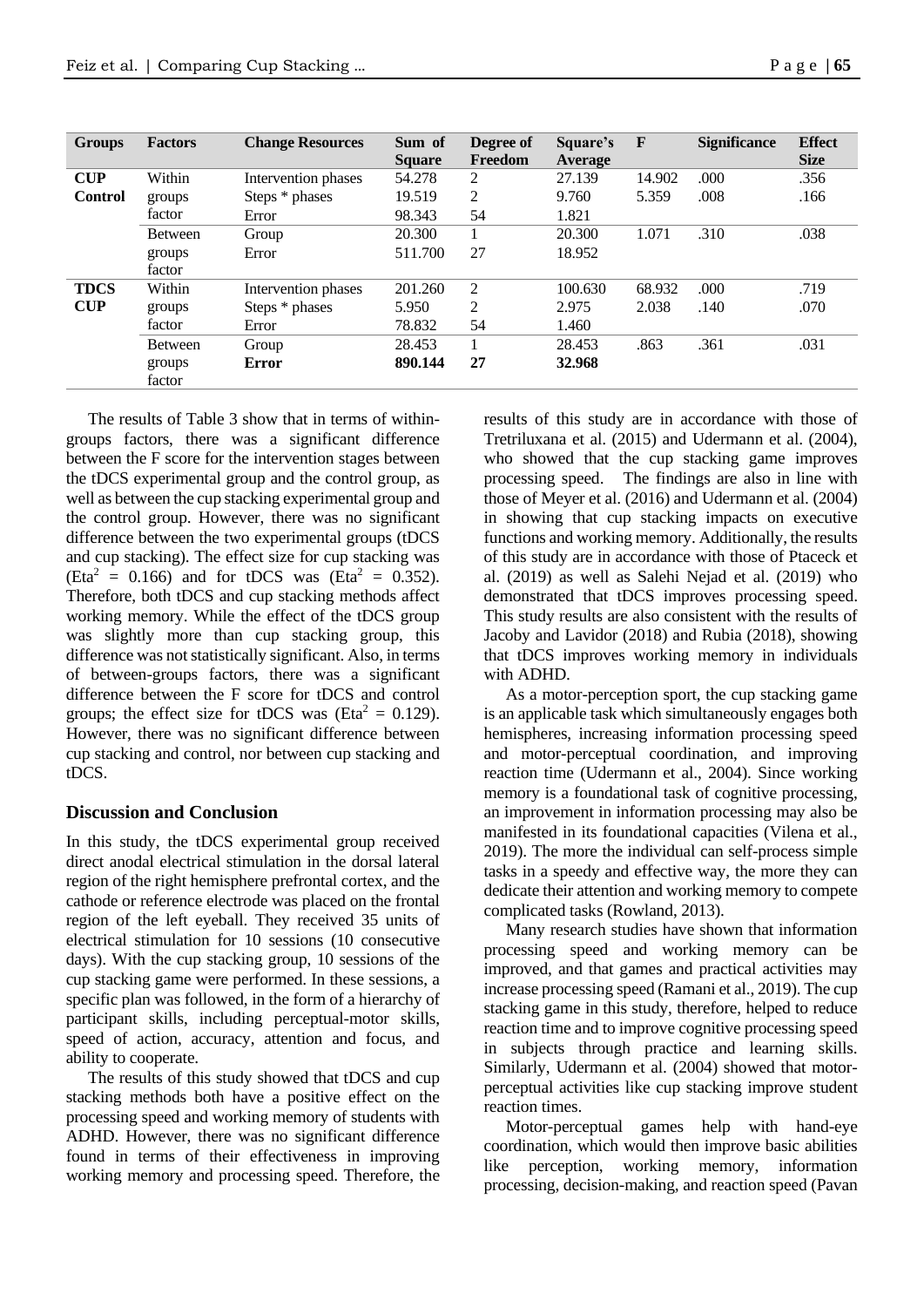et al., 2019). Given the significance of this topic and regarding the present study's results, cup stacking may be considered as both an entertaining game and a therapeutic intervention to improve executive functions in students with ADHD. Since cup stacking helps to improve executive functions such as working memory and processing speed, it is recommended to be included in the curriculum in order to improve student motorperceptual skills.

From a neurophysiological-anatomical perspective, working memory (along with other processes) is involved in the frontal lobe and neural networks, the evidence shows that working memory has a different performance foundation from other executive functions (Abellaneda et al., 2020). Working memory is one of the foundational functions essential to complete cognitive tasks, and it depends on prefrontal cortex function (Omary et al., 2019). As a core executive function, working memory directs many cognitive functions. Therefore, its improvement may help to improve many other cognitive abilities (van Abswoude et al., 2020). tDCS slightly and directly charges the cortex and facilitates or inhibits spontaneous neural activity. In this study, the prefrontal cortex of the tDCS experimental group was stimulated. tDCS may possibly increase Long-Term Potentiation (LTP) in the prefrontal lobe, which deals with executive functions like memory and processing speed (Nissim et al., 2019). Recognized as a foundation in learning and memory, LTP is a wellreceived model of neural plasticity. tDCS helps potentiate a long-term increase in neural transmitters, one that can last for several months and originates in preand post-synaptic activities. tDCS can increase presynaptic activities, along with post-synaptic depolarization, which would result in LTP, eventually leading to improved cognitive foundations (Wang et al., 2019). Additionally, tDCS increases dorsolateral prefrontal cortex excitability, which would then increase the level of glutamate amino acid, involved in working memory, memory recall, and timely response to stimulus (Abellaneda et al., 2020). By exciting regions F3 and F4, tDCS also results in improving working memory and processing speed, as well as increasing the brain's capacity to process incoming information (Nikolin et al., 2019). It is possible to conclude, then, that tDCS helps to improve working memory and cognitive processing speed by enhancing brain plasticity.

Considering the effectiveness of cup stacking games and tDCS to improve working memory and processing speed in students with ADHD, these therapeutic methods can be used to improve executive functions in students with attention deficit. Also, as there was no significant difference between these intervention methods in terms of improving working memory and cognitive processing speed, it is recommended that school teachers use cup stacking as an available tool at school, while child deficiency specialists use tDCS in appropriate controlled settings.

This study had some limitations, especially in terms of controlling variables such as individual subject differences, and psychological issues like anxiety and stress. Furthermore, as the study sample included students with ADHD of the attention deficit type, the results should only be generalized with caution.

# **References**

- Abellaneda-Pérez, K., Vaqué-Alcázar, L., Perellón-Alfonso, R., Bargalló, N., Kuo, M. F., Pascual-Leone, A., & Bartrés-Faz, D. (2020). Differential tDCS and tACS effects on working memory-related neural activity and resting-state connectivity. *Frontiers in Neuroscience*, *13*, 14-40.
- Allenby, C., Falcone, M., Bernardo, L., Wileyto, E. P., Rostain, A., Ramsay, J. R., & Loughead, J. (2018). Transcranial direct current brain stimulation decreases impulsivity in ADHD. *Brain Stimulation*, *11*(5), 974-981.
- Al-Yagon, M., Forte, D., & Avrahami, L. (2017). Executive functions and attachment relationships in children with ADHD: Links to externalizing/ internalizing problems, social skills, and negative mood regulation. *Journal of Attention Disorders,* 1087054717730608.
- American Psychiatric Association (2013). *Diagnostic and Statistical Manual of Mental Disorders (DSM-5®)*. American Psychiatric Pub.
- Amirasadi, A. (2013). *Comparison of executive function and creativity in students with high and low academic achievement.* Master Thesis in Psychology. University of Tehran.
- Arjmand N., Ali, A., & Shokouhi Yekta, M. (2008). *Improving working memory,* Tehran: Tabib and Teymourzadeh Publishing.
- Bandeira, I. D., Guimarães, R. S. Q., Jagersbacher, J. G., Barretto, T. L., de Jesus-Silva, J. R., Santos, S. N., & Lucena, R. (2016). Transcranial direct current stimulation in children and adolescents with attention-deficit/hyperactivity disorder (ADHD): A pilot study. *Journal of Child Neurology*, *31*(7), 918- 924.
- Bikson, M. (2016). Safety of transcranial direct current stimulation: Evidence based update 2016. *Journal of Brain Stimulation, 9* (16), 641–661.
- Bush, G., Spencer, T. J., Holmes, J., Shin, L. M., Valera, E. M., Seidman, L. J., & Biederman, J. (2008). Functional magnetic resonance imaging of methylphenidate and placebo in attentiondeficit/hyperactivity disorder during the multisource interference task. *Archives of General Psychiatry*, *65*(1), 102-114.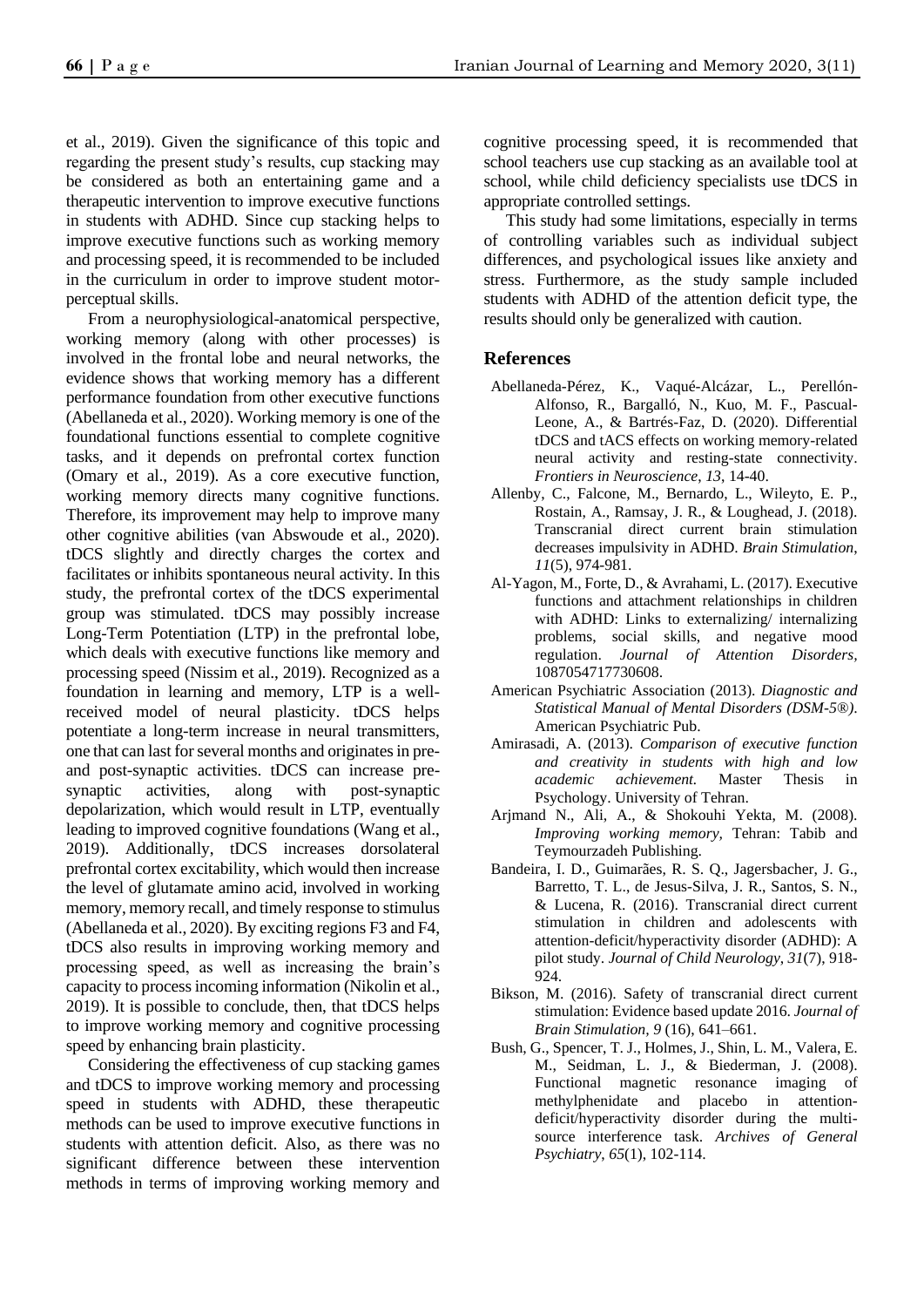- Cachoeira, C. T., Leffa, D. T., Mittelstadt, S. D., Mendes, L. S. T., Brunoni, A. R., Pinto, J. V., & Grevet, E. H. (2017). Positive effects of transcranial direct current stimulation in adult patients with attentiondeficit/hyperactivity disorder: A pilot randomized controlled study. *Psychiatry Research*, *247*, 28-32.
- Colomer, C., Berenguer, C., Roselló, B., Baixauli, I., & Miranda, A. (2017). The impact of inattention, hyperactivity/impulsivity symptoms, and executive functions on learning behaviors of children with ADHD. *Frontiers in Psychology*, *8*, 54-60.
- De Zeeuw, E. L., Hottenga, J. J., Ouwens, K. G., Dolan, C. V., Ehli, E. A., Davies, G. E., & van Bergen, E. (2019). Intergenerational transmission of education and ADHD: Effects of parental genotypes. *BioRxiv*, *66*, 28-41.
- Fadai, A., Bigdeli, I., & Miladi Gorji, H. (2015). Evaluation of working memory and prospective memory performance in methamphetamine and quit addicts. *Journal of North Khorasan University of Medical Sciences, 6* (4), 861-873.
- Fällman, K., Lundgren, L., Wressle, E., Marcusson, J., & Classon, E. (2019). Normative data for the oldest old: Trail Making Test A, Symbol Digit Modalities Test, Victoria Stroop Test and Parallel Serial Mental Operations. *Aging, Neuropsychology, and Cognition*, 1-14.
- Granados, C., & Wulf, G. (2007). Enhancing motor learning through dyad practice: contributions of observation and dialogue. *Research Quarterly for Exercise and Sport*, *78*(3), 197-203.
- Gillick, B., Feyma, T., Menk, J., Usset, M., Vaith, A., Wood, T.J., Worthington, R., & Krach, L.E. (2015). Safety and feasibility of transcranial direct current stimulation in pediatric hemiparesis. *Randomized Controlled Preliminary Study Physical Therapy*, *95*(3), 337-345.
- Hart, M. A., Smith, L. A., & DeChant, A. (2005). Influence of participation in a cup-stacking unit on timing tasks. *Perceptual and Motor Skills*, *101*(3), 869-876.
- Hesapçioglu, S. T., & Çelik, P. C. (2016). Analyzing the Wechsler Intelligence Scale for Children-Revised (WISC-R) in children with Attention Deficit Hyperactivity Disorder. *Predictive Value of Subtests, Kaufman, and Bannatyne Categories, Turkey.*
- Jacoby, N., & Lavidor, M. (2018). Null tDCS effects in a sustained attention task: the modulating role of learning. *Frontiers in Psychology*, *9*, 476-485.
- Jiang, X., Liu, L., Ji, H., & Zhu, Y. (2018). Association of affected neurocircuitry with deficit of response inhibition and delayed gratification in attention deficit hyperactivity disorder: a narrative review. *Frontiers in Human Neuroscience*, *12*, 506-512.
- Lessa, H. T., & Chiviacowsky, S. (2015). Self-controlled practice benefits motor learning in older adults. *Human Movement Science*, *40*, 372-380.
- Liu, L., Chen, W., Sun, L., Cheng, J., Su, Y., Rudaizky, D., & Wang, Y. F. (2017). The characteristics and age

effects of emotional lability in ADHD children with and without oppositional defiant disorder. *Journal of Attention Disorders*, 1087054717745594.

- Meyer, M., van der Wel, R. P., & Hunnius, S. (2016). Planning my actions to accommodate yours: joint action development during early childhood. *Philosophical Transactions of the Royal Society B: Biological Sciences*, *371*(1693), 201-212.
- Mohammad Esmail, E. (2003). *Evaluation of validity, validity and determination of cutting points of disorders of CSI-4 pediatric symptom questionnair*e. Tehran: Exceptional Children Research Institute.
- Nikolin, S., Lauf, S., Loo, C. K., & Martin, D. (2019). Effects of high-definition transcranial direct current stimulation (HD-tDCS) of the intraparietal sulcus and dorsolateral prefrontal cortex on working memory and divided attention. *Frontiers in Integrative Neuroscience*, *12*, 64-75.
- Nissim, N. R., O'Shea, A., Indahlastari, A., Kraft, J. N., Von Mering, O., Aksu, S., & Woods, A. J. (2019). Effects of transcranial direct current stimulation paired with cognitive training on functional connectivity of the working memory network in older adults. *Frontiers in Aging Neuroscience*, *11*, 340-349.
- Omary, A., & Persky, A. M. (2019). Changes in working memory performance over an academic semester in student pharmacists. *American Journal of Pharmaceutical Education*, *83*(10).
- Pavan, A., Hobaek, M., Blurton, S. P., Contillo, A., Ghin, F., & Greenlee, M. W. (2019). Visual short-term memory for coherent motion in video game players: Evidence from a memory-masking paradigm. *Scientific Reports*, *9*(1), 1-16.
- Ptacek, R., Weissenberger, S., Braaten, E., Klicperova-Baker, M., Goetz, M., Raboch, J., & Stefano, G. B. (2019). Clinical implications of the perception of time in Attention Deficit Hyperactivity Disorder (ADHD): A Review. *Medical Science Monitor: International Medical Journal of Experimental and Clinical Research*, *25*, 18-39.
- Ramani, G. B., Daubert, E. N., Lin, G. C., Kamarsu, S., Wodzinski, A., & Jaeggi, S. M. (2019). Racing dragons and remembering aliens: Benefits of playing number and working memory games on kindergartners' numerical knowledge. *Developmental Science*, e12908.
- Rowland, J.E. (2013). *Discriminative ability of CHC factor scores from the WJ III tests of cognitive abilities in children with ADHD*. Doctoral Dissertation. Oklahoma State University.
- Rubia, K. (2018). Cognitive neuroscience of attention deficit hyperactivity disorder (ADHD) and its clinical translation. *Frontiers in Human Neuroscience*, *12*, 100-112.
- Ruchinskas, R. (2019). Wechsler adult intelligence scaledigit span performance in subjective cognitive complaints, amnestic mild cognitive impairment, and probable dementia of the Alzheimer type. *The Clinical Neuropsychologist*, *33*(8), 1436-1444.